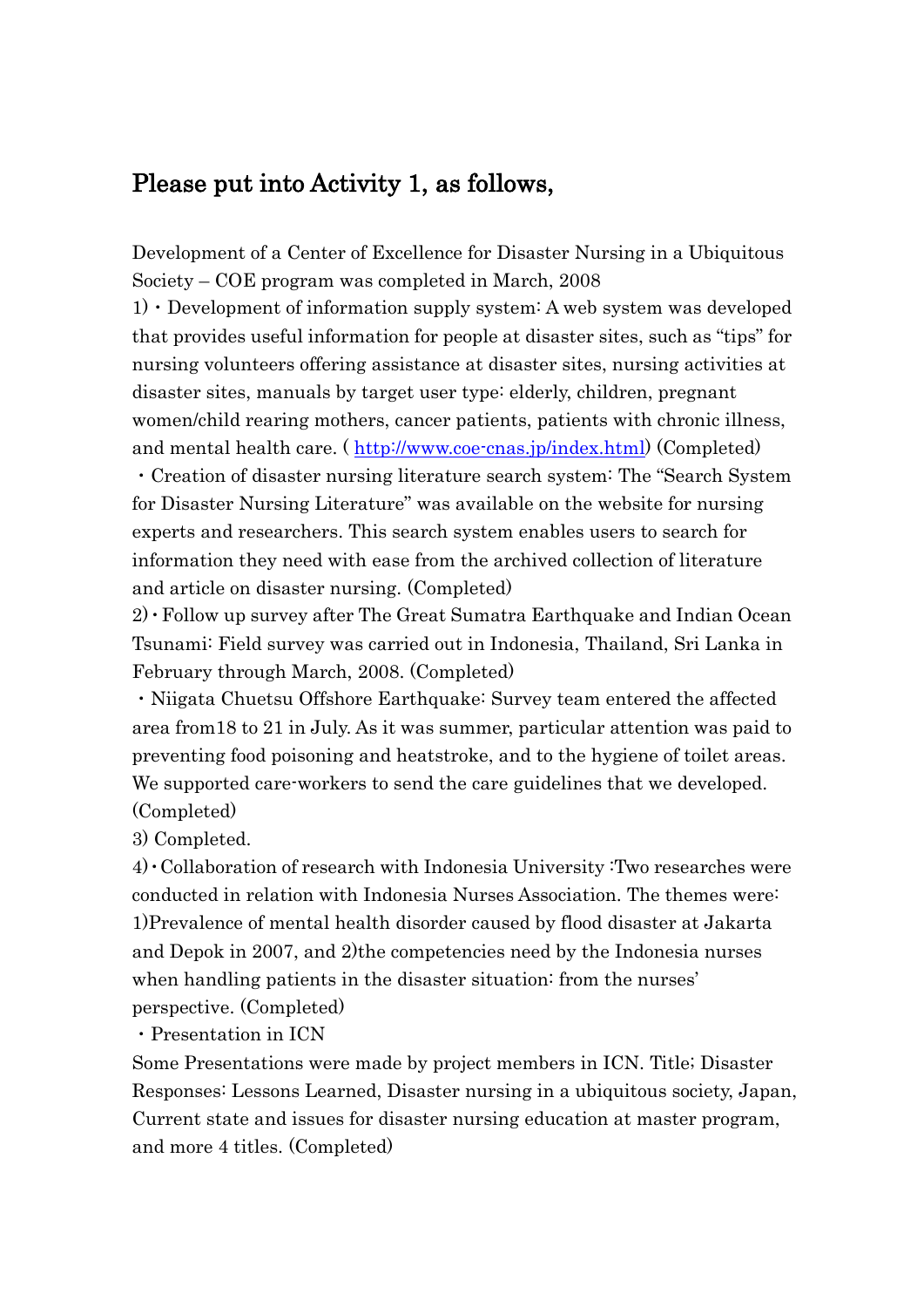5) Development of the system to assess disaster preparedness from a nursing standpoint: In the system, users assess 5 factors (environmental danger recognition, Disaster prevention preparation capability, survival capability, Damage prediction capability and local community) were identified needs for nursing intervention. The system was designed with the concept of "competing" "within a familiar range", "while having fun" and provides national, prefectural and municipal ranking on the disaster-preparedness of the test subject through self-assessment. (Completed)

 $6)$   $\cdot$  Accepting 2 research fellows from Indonesia.

## Please put into Activity 2, as follows,

2) Core competencies of disaster nursing

Basic competencies have been broadly divided into 5 domains and structured in the way shown in HP.

(http://www.coe-cnas.jp/english/group\_education/core\_competencies.html)

1. 'Basic stance on disaster nursing.'

2. 'Disaster nursing assessment and planning competencies'.

3. 'Practical competencies for supporting vulnerable people and their families in a disaster'.

4. 'Practical competencies for the maintenance of disaster-related care provision systems'.

5. 'Basic research competencies'

(Completed)

4) In ICN conference, YOKOHAMA, the WPRO Regional Advisor on Nursing called a meeting on disaster nursing. During the meeting Dr. Yamamoto talked about the organization's projects as well as its designation as a WHO Collaborating Center.

6) Completed.

7) Guidelines for the nurses who is active at the disaster area was made by project teams.

This guidelines included tips on health care profession activities; ex. approaches to disaster area, assessment of devastation, cares for disaster victims, and does on. [\(http://www.coe-cnas.jp/english/index.html\)](http://www.coe-cnas.jp/english/index.html) (Completed)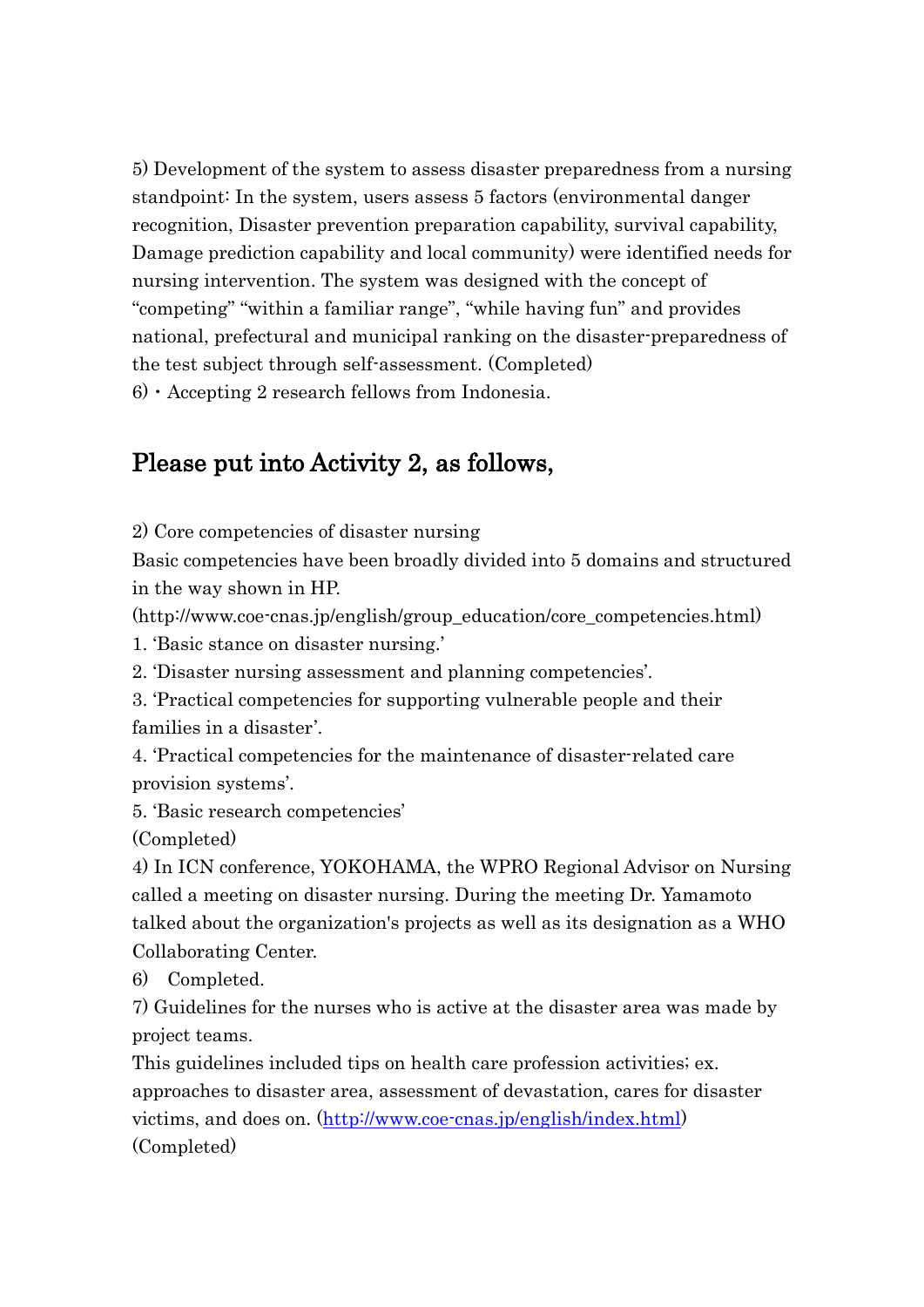#### 8) Completed.

#### Please put into Activity 3, as follows,

1) The footholds of post disaster support and network was established because of clarifying nursing needs by gathering information systematically with actual nursing practices in the field of natural disasters or man-made disasters. (Completed)

2) Completed.

3)  $\cdot$  The World Society of Disaster Nursing was founded on January 22, 2008, Kobe, Japan. Seven countries with 40 organizations were members. WSDN aims to contribute to the health and welfare of people through promotion of international academic exchanges and collaborative research of disaster nursing, and systematization of disaster nursing knowledge and practice.

・Establishment of the society means to develop network system of disaster nursing at global level.

・Strengthen of network in Asian through the follow-up survey after the Great Earthquake and Indian Ocean Tsunami. (Completed)

5) The World Society of Disaster Nursing was developed by University of Hyogo with cooperating closely with the Japan Society of Disaster Nursing. Dr. Aiko Yamamoto was elected as chairperson of WSDN. The website of the society is http://www.wsdn2008.com/.

6) Our contributions for developing disaster nursing at national and international level were mainly two points. One is disaster nursing as a subject was included at basic nursing education level by decision of Japanese Government, and will be taught from 2009. Our faculties contributed this decision as committee members at governmental level. The other is faculty works as a committee member of disaster nursing network at ICN. Core competency for disaster nursing was developed by the effort of the committee.

#### Please put into Activity 4, as follows,

1) 2) Disaster reduction training for junior high students: Disaster reduction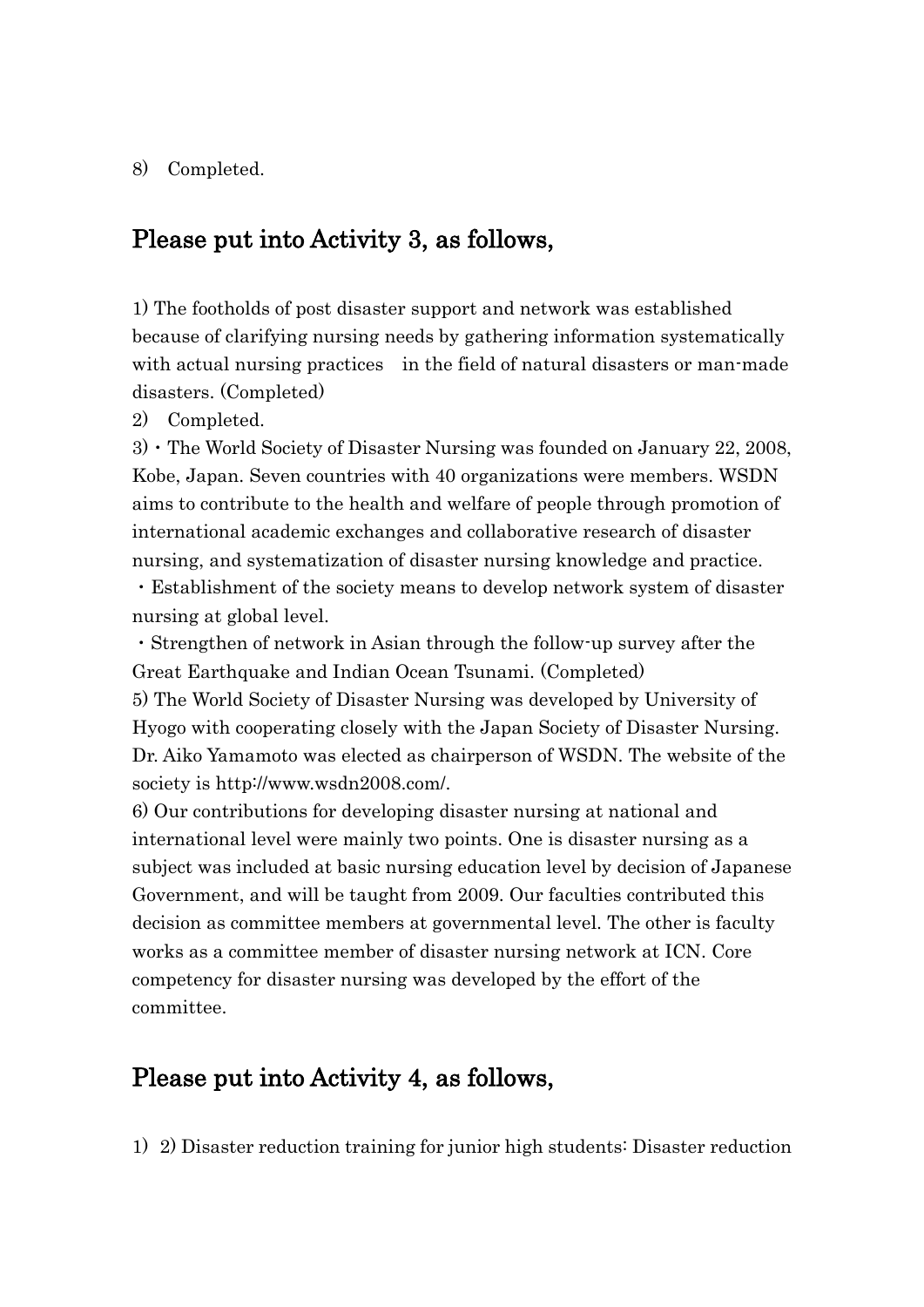training aimed at the local junior high students was carried out in 2007, and we investigated the presence of techniques to involve residents. Three parties – a junior high, Akashi City, and the university participate jointly in disaster reduction training. Local residents cooperated in the training of junior high school students in experiencing evacuation site situations. There was a three-generation linkage between junior high students, parents, and grandparents, which greatly expanded the volume of information.

#### Please put into Activity 5, as follows,

1) • Participating the committee of disaster nursing network of  $ICN : Our$ contributions for developing disaster nursing at national and international level were mainly two points. One is disaster nursing as a subject was included at basic nursing education level by decision of Japanese Government, and will be taught from 2009. Our faculties contributed this decision as committee members at governmental level. The other is faculty works as a committee member of disaster nursing network at ICN. Core competency for disaster nursing was developed by the effort of the committee.

・The World Society of Disaster Nursing was developed by University of Hyogo with cooperating closely with the Japan Society of Disaster Nursing. Dr. Aiko Yamamoto was elected as chairperson of WSDN. The website of the society is http://www.wsdn2008.com/.

・Disaster Nursing Education Symposium in ICN : "Current state and issues for disaster nursing education in master programs" was held as host on 30th of May 2007. Dr. Yamamoto acted as moderator and Ms. Watanabe explained about the situation of disaster nursing education in Japan for the symposium.

2) We started to report about the activities related to the WHO collaborating center in Journal "Nursing" by turns with St. Luke's College of Nursing once in two months. February issue did what was certified as the WHO Collaborating Center for Nursing in Disasters and Health Emergency Management (WHO Disaster Nursing Collaborating Center) held its Designation Ceremony and Forum. June issue did that I held the opening